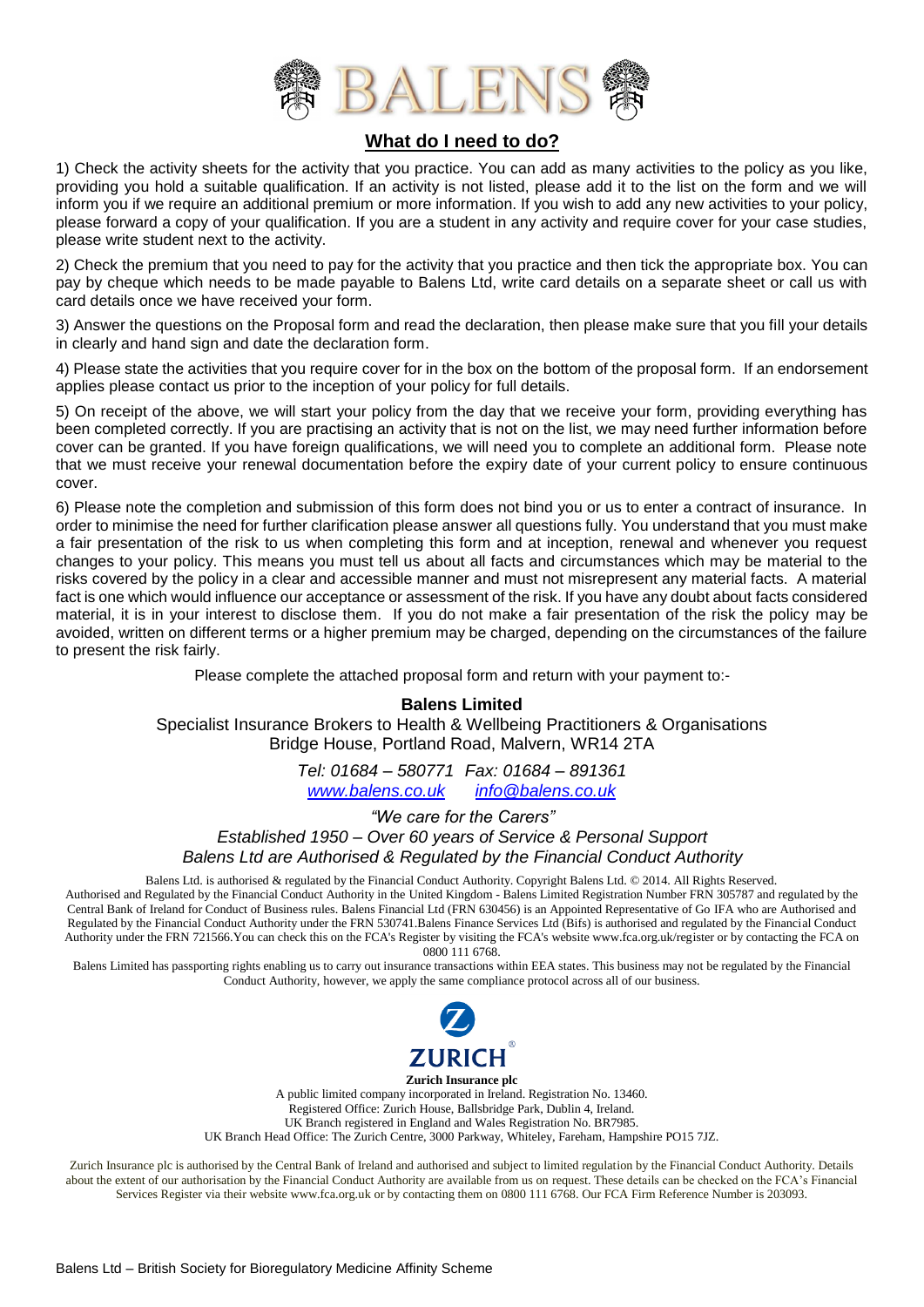

## **British Society for Bioregulatory Medicine Affinity Scheme – UK**

### **Premium Information**

As an ethical, regulated business we wish to be clear and transparent about the breakdown of the cost of your insurance policy arranged through us. The tables below aim to achieve this. As an example, the cost of your insurance premium if you are a Full Practitioner would be £51.00. If you wish to add the additional Personal Accident policy the premium payable would be £51.00 + £11.00 = £62.00

| <b>Limit of Liability</b><br>£4,000,000 | <b>Malpractice</b><br><b>Premium</b> | <b>DAS</b> | <b>Net</b><br><b>Insurance</b><br>Cost | <b>Insurance</b><br><b>Premium Tax</b><br>(IPT) @ 10% | <b>Balens</b><br>Admin Feel | <b>Total Premium</b><br>Payable |
|-----------------------------------------|--------------------------------------|------------|----------------------------------------|-------------------------------------------------------|-----------------------------|---------------------------------|
| <b>Full Practitioner</b>                | £31.99                               | £6.19      | £38.18                                 | £3.82                                                 | £9.00                       | £51.00                          |

**Optional Personal Accident Cover** - Please see Key Facts sheet (enclosed)

| <b>Personal Accident</b> | <b>Insurance Premium Tax</b> | <b>Total premium</b> |
|--------------------------|------------------------------|----------------------|
| <b>Premium</b>           | (IPT) @ 10%                  | payable              |
| £10.00                   | £1.00                        | £11.00               |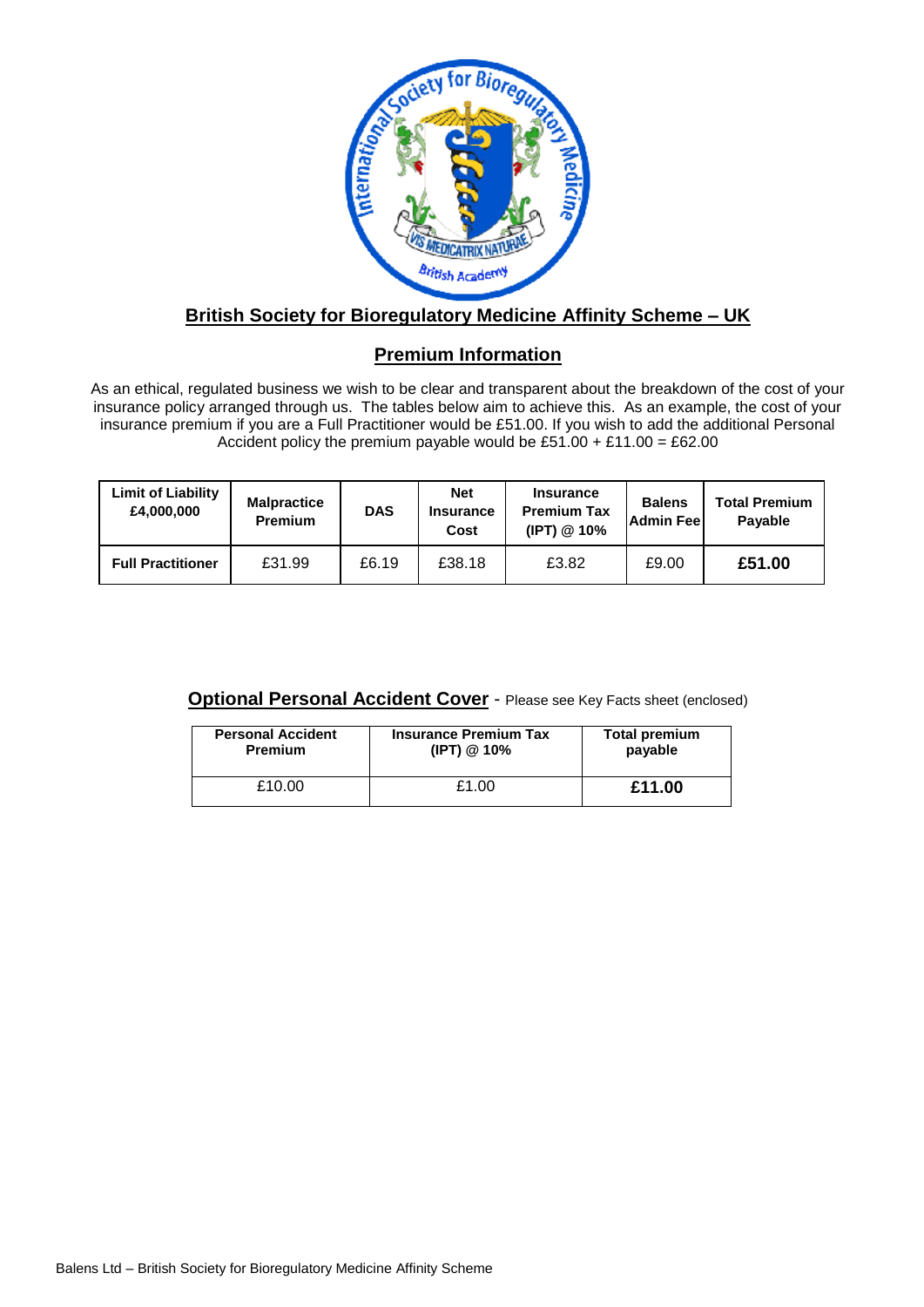# **Activities List**

Standard Activities covered, strictly subject to suitable qualifications held. If you are adding any new activities, please also enclose copies of your qualifications.

| Advanced Sound-Wave Energy Therapy                | Integrated Energy Therapy                     |
|---------------------------------------------------|-----------------------------------------------|
| Alexander Technique                               | <b>Integrative Medicine</b>                   |
| Animal Therapy                                    | Iridology                                     |
| Aromatherapy                                      | Jikiden Reiki                                 |
| Aura-Soma                                         | Kenku                                         |
| Autogenic Therapy                                 | Kinesiology                                   |
| Aromatherapy                                      | Kinesis Myofascial Integration                |
| Art Therapy                                       | Kinetic Energy                                |
| <b>Assemblage Point Shifting</b>                  | Life Coaching                                 |
| Astrology                                         | Light Touch Therapy                           |
| Aura-Soma                                         | <b>Lightning Process practitioners</b>        |
| Auricular Therapy (Non-invasive, without needles) | <b>Magnet Therapy</b>                         |
| Autogenic Therapy                                 | Mahayana Chi                                  |
|                                                   |                                               |
| <b>Baby Massage</b>                               | Manual Lymph Drainage Category 1 & 2          |
| <b>Bach Remedies</b>                              | Massage (including deep tissue)               |
| Bi Aura                                           | Ministers, Officients, Intuitives and Mediums |
| Bicom & Bioresonance                              | Meditation & Psychic Awareness                |
| Biodynamic Psychotherapy                          | Meditation & Mind Instruction                 |
| <b>Bioregulatory Medicine</b>                     | Mediumship                                    |
| <b>Bio Kinetics</b>                               | Meridian Energy Techniques                    |
| <b>Bio Magnetic Therapy</b>                       | Metamorphic Technique                         |
| <b>Bionetics</b>                                  | Naturopathy (Live blood analysis Class 3)     |
| <b>Body Harmony</b>                               | Neuro Linguistic Programming                  |
| <b>Bowen</b>                                      | Neuroflexology                                |
| Breathing Therapy / Breathing Massage             | <b>Nutrition Therapy</b>                      |
| Chi Kung                                          | Phytobiophysics                               |
| Clinical Hypnotherapy                             | Pilates (including Gyrotonics)                |
| Coaching                                          | Polarity Therapy                              |
| <b>Colour Therapy</b>                             | Psycho-Somatic Treatments                     |
| Counselling                                       | Psychology                                    |
| <b>Cranio Sacral Therapy</b>                      | Psychology of Vision and Oneness              |
| <b>Crystal Therapy</b>                            | Psychotherapy (including Jungian Analysts)    |
| <b>Crystal Wand Healing Facial</b>                | Psych-K                                       |
| Deep Draining-Psycho-Postural Treatment           | <b>Psychosexual Counselling</b>               |
| Diet and Nutrition                                | Qi Gong                                       |
| Dowsing for Stress Release                        | Radionics                                     |
| Dream Analysis                                    | Reconnective Healing                          |
| <b>Educational Kinesiology</b>                    | Reflexology                                   |
| <b>EFT</b>                                        | Reflex Zone Therapy                           |
| Electro Crystal Therapy / Electro Gem Therapy     | Reiki                                         |
| <b>EMDR</b>                                       | <b>Relaxation Therapy</b>                     |
| Energy Field Therapy                              | Rhythmical Massage Therapy                    |
| <b>Energy Interference Patterning</b>             | Shamanism                                     |
| Energy Release Systems (Jin Shin) Jyutsu          | Shiatsu                                       |
| Enneagram                                         | Sekkotsu                                      |
| Em Power Therapy                                  | Seitai                                        |
| Equine Massage                                    | Shinden                                       |
| <b>Facial Threading</b>                           | Spiritual Psychotherapy                       |
| Feng Shui                                         | Sports Massage                                |
| Hand Massage                                      | <b>Stress Management</b>                      |
| Healing                                           | Tai Chi (Non Combat)                          |
| Health & Personal Development                     | <b>Tellington Touch</b>                       |
| <b>Hearing Therapy</b>                            | The Form Reality Practice                     |
| <b>Herbal Medicine</b>                            | <b>Thought Field Therapy</b>                  |
| <b>Holistic Education Therapy</b>                 | Time Line Therapy                             |
| Holographic Re-patterning                         | Vegetotherapy                                 |
| Homoeopathy                                       | Vibrational Medicine                          |
| Hopi Ear Candling                                 | Visualisation                                 |
| <b>Hot Stones</b>                                 | Vitamin & Mineral Therapy                     |
| Hypnotherapy                                      | Vortex healing                                |
| Indian Head Massage                               |                                               |
|                                                   | Yoga                                          |
|                                                   |                                               |